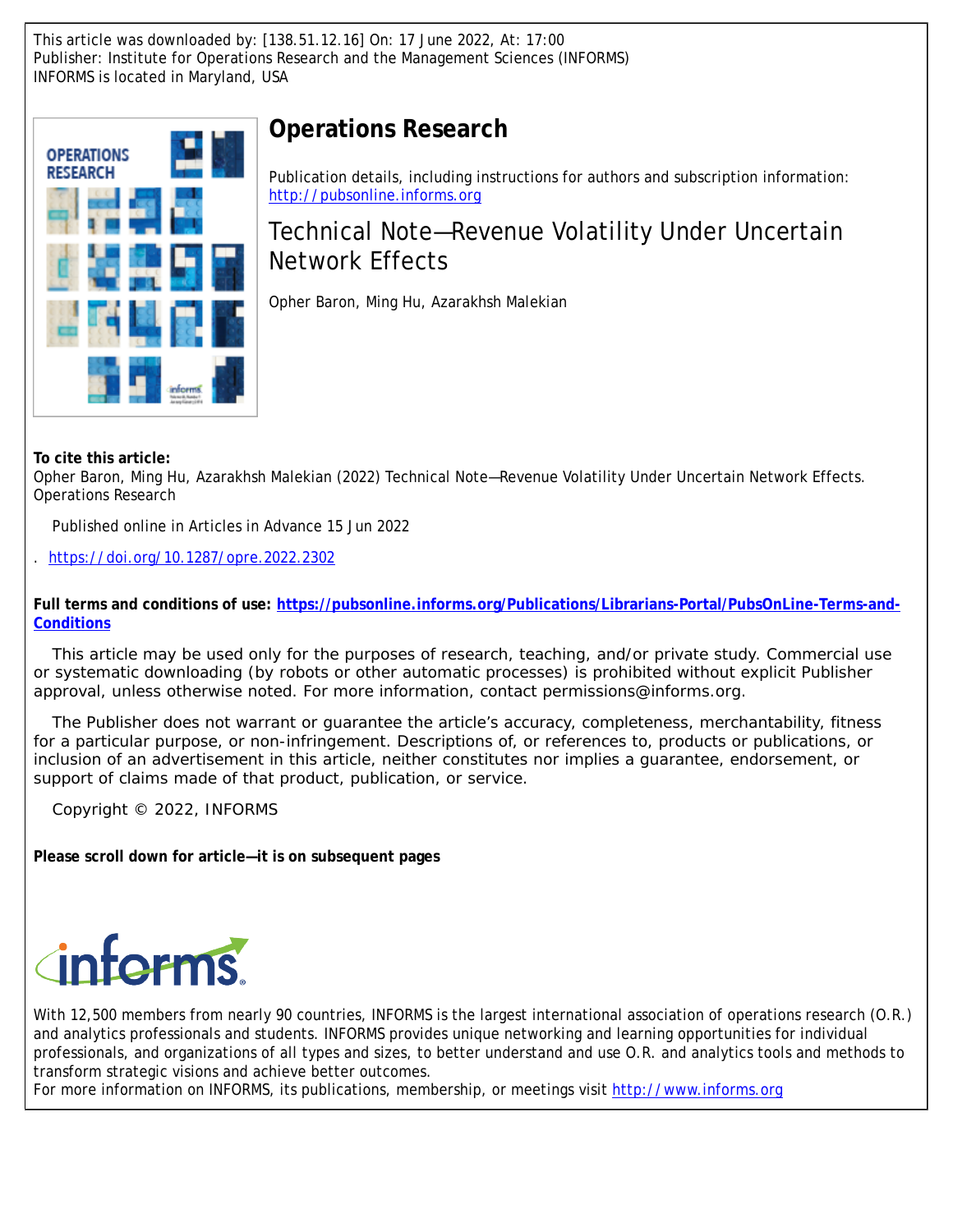## Crosscutting Areas

# Technical Note—Revenue Volatility Under Uncertain Network Effects

Opher Baron,<sup>a</sup> Ming Hu,<sup>a</sup> Azarakhsh Malekian<sup>a,\*</sup>

<sup>a</sup> Rotman School of Management, University of Toronto, Toronto, Ontario M5S 3E6, Canada \*Corresponding author

Contact: [opher.baron@rotman.utoronto.edu,](mailto:opher.baron@rotman.utoronto.edu) <https://orcid.org/0000-0001-6851-4858> (OB); [ming.hu@rotman.utoronto.edu](mailto:ming.hu@rotman.utoronto.edu), <https://orcid.org/0000-0003-0900-7631> (MH); [azarakhsh.malekian@rotman.utoronto.edu,](mailto:azarakhsh.malekian@rotman.utoronto.edu) <https://orcid.org/0000-0001-9464-746X> (AM)

Received: March 25, 2020 Revised: August 9, 2021; January 5, 2022 Accepted: April 23, 2022 Published Online in Articles in Advance: June 15, 2022

Area of Review: Revenue Management and Market Analytics

https://doi.org/10.1287/opre.2022.2302

Copyright: © 2022 INFORMS

Abstract. We study the revenue volatility of a monopolist selling a divisible good to consumers in the presence of local network externalities among consumers. The utility of consumers depends on their consumption level as well as those of their neighbors in a network through network externalities. In the eye of the seller, there exist uncertainties in the network externalities, which may be the result of unanticipated shocks or a lack of exact knowledge of the externalities. However, the seller has to commit to prices ex ante. We quantify the magnitude of revenue volatility under the optimal pricing in the presence of those random externalities. We consider both a given uncertainty set (from a robust optimization perspective) and a known uncertainty distribution (from a stochastic optimization perspective) and carry out the analyses separately. For a given uncertainty set, we show that the worst case of revenue fluctuation is determined by the largest eigenvalue of the matrix that represents the underlying network. Our results indicate that in networks with a smaller largest eigenvalue, the monopolist has a less volatile revenue. For the known uncertainty, we model the random noise in the form of a Wigner matrix and investigate large networks such as social networks. For such networks, we establish that the expected revenue is the sum of the revenue associated with the underlying expected network externalities and a term that depends on the noise variance and the weighted sum of all walks of different lengths in the expected network. We demonstrate that in a less connected network, the revenue is less volatile to uncertainties, and perhaps counterintuitively, the expected revenue increases with the level of uncertainty in the network. We show that a seller in the two settings favors the opposite type of network. In particular, if the underlying network is such that all the edge weights equal 1, the seller in the robust optimization setting prefers more asymmetry and the seller in the stochastic optimization setting prefers less asymmetry in the underlying network; by contrast, if the underlying network is such that the sum of all the edge weights is fixed, the seller in the robust optimization setting prefers less symmetry and the seller in the stochastic optimization setting prefers more asymmetry.

Funding: This work was supported by the Natural Sciences and Engineering Research Council of Canada [Grant RGPIN-2015-06757].

Supplemental Material: The online appendix is available at <https://doi.org/10.1287/opre.2022.2302>.

Keywords: noncooperative games/group decisions • competitive strategy • marketing • matrices • network effect

## 1. Introduction

One assumption in the pricing literature on network games of strategic complementarities is that the underlying network structure is fixed and known; see, for example, Candogan et al. ([2012\)](#page-10-0), Bloch and Quérou [\(2013\)](#page-10-0), and Cohen and Harsha [\(2020](#page-10-0)). However, in many practical settings, the seller, who sells to a market with local network externalities, may not know the exact structure of the network nor the exact level of influence between connected people. This network uncertainty can be manifested as forecast errors in defining the network. Moreover, even if a seller knows the exact number of an influencer's connections on a

social network such as Facebook, Instagram, or LinkedIn, that seller may only have a rough idea of the exact level of this influence on different connections. In the aforementioned settings, there is a lack of understanding of the effects of network uncertainty on the seller's revenue. Our paper aims at filling this gap.

We consider a model of monopoly pricing in the presence of local network externalities and study the effects of random network perturbation on the monopolist's revenue. We focus on symmetric network structures that is, the externality that one consumer has on another is the same within a pair. The price, consumption level, and weighted sum of neighbors' consumption levels in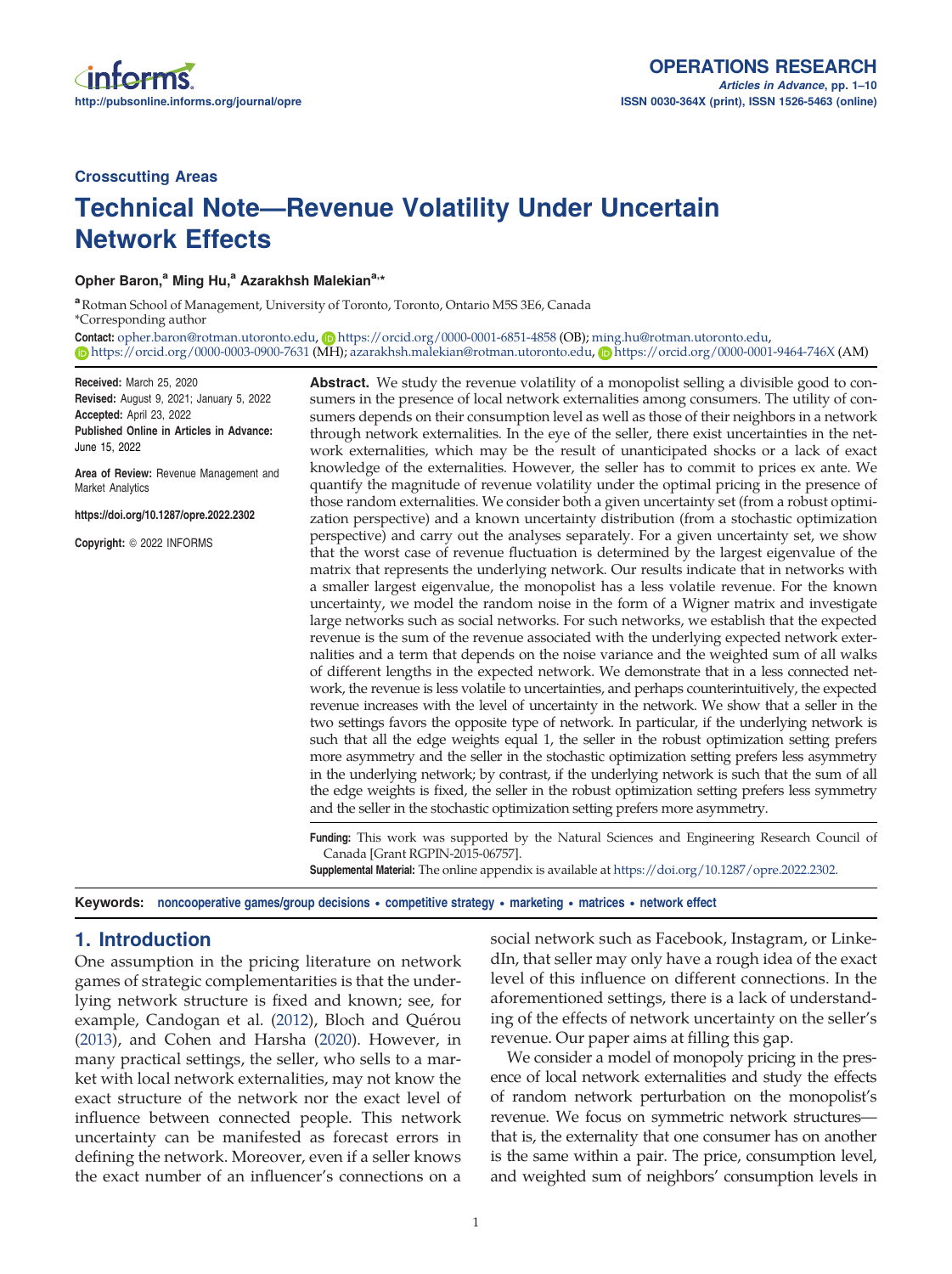a network determines the consumer's utility. The underlying symmetric network structure is captured by a symmetric weight matrix, with entries being the weights of influence among consumers. The game consists of two stages: In the first stage, the monopolist selects the price offered to each consumer ex ante without knowing the true underlying network externalities or before the realization of these externalities. In the second stage, consumers choose their consumption levels simultaneously, knowing the true (local) network externalities, in anticipation of their neighbors' consumption levels. $<sup>1</sup>$  $<sup>1</sup>$  $<sup>1</sup>$  Therefore, the reve-</sup> nue of the seller depends on the underlying (random) weighted network. We study the effects of variability in the underlying network structure on the seller's revenue.

We take two complementary perspectives to quantify the impact of the random or unobservable network structure on the seller's revenue in equilibrium. One is from the perspective of robust optimization with an uncertainty set of possible outcomes, in which we focus on the worst-case performance in revenue. The other is from the perspective of stochastic optimization with known uncertainty, in which we focus on the *expected* performance in revenue. In the robust optimization setting, we assume that the real weights of the symmetric network are within a given uncertainty set centered around the estimated ones. Specifically, we assume that the  $L_2$  norm between the realized and the estimated networks is bounded by  $\epsilon$ . We then characterize the worst-case revenue deviation from the revenue obtained based on the estimated network in terms of  $\epsilon$  and the underlying network structure. In the stochastic optimization setting, we assume that the mean of the real network is given by the estimated network and that the uncertainty around the mean is captured by a Wigner matrix. We characterize the expected revenue deviation from the optimal revenue obtained based on the estimated network for very large networks. Our results could help sellers to estimate their revenue volatility when they conduct risk assessment. With this view, for a seller, our results can be interpreted as how volatile they estimates of the revenue could be when facing either unpredictable shocks or a lack of precise knowledge of the network structure.

For the robust optimization setting, we tightly characterize revenue volatility as a result of unanticipated changes in the underlying network. We show that the worst-case volatility for a bounded uncertainty set regarding the underlying externalities depends on the spectral properties of the underlying weighted network. In particular, the worst-case volatility relates to the largest eigenvalue of the underlying network. Building on this result and adopting the results from spectral graph theory (namely, the results in Wilfe [1967,](#page-10-0) Nosal [1970](#page-10-0), Lovász and Pelikan [1973](#page-10-0), and Hofmeister [1988](#page-10-0)), we study how the structural properties of the underlying network impact revenue volatility. In particular, we show that adding links and/or increasing the edge weights increases the revenue volatility. We show that among all connected networks with equal weights on all connected edges, a chain network has the smallest revenue volatility, whereas a complete network has the highest.

For the stochastic optimization setting, we characterize the expected revenue volatility for large networks, such as social networks, in the presence of random network effects. We show that revenue volatility depends on the noise variance and the weighted sum of all walks of different lengths in the expected network. Moreover, we show that the expected realized revenue grows with the uncertainty in the network. That is, the larger the revenue volatility is, the higher the seller's expected revenue is. In the analysis for this model, we establish asymptotic properties of the moments of a stochastic matrix that is the addition of a deterministic matrix and a Wigner matrix, which could be of independent interest.

The two risk assessment perspectives embrace network/revenue volatility in the opposite direction. The robust optimization perspective treats the volatility as revenue reduction in the worst case, whereas the stochastic optimization perspective views the volatility as revenue enhancement in expectation. For both settings, we relate revenue volatility to the structural properties of the underlying symmetric network. We show that a seller in both settings favors the opposite type of network. In particular, if the underlying network is such that all the edge weights equal 1, increasing asymmetries in the underlying network reduces revenue volatility. Hence, in such a network, the seller in the robust optimization setting prefers more asymmetry in the underlying network, whereas the seller in the stochastic optimization setting prefers less asymmetry in the underlying network. However, if the sum of all the edge weights is fixed, decreasing asymmetries in the underlying network reduces revenue volatility. Hence, in such a network, the opposite preferences hold.

### 1.1. Literature Review

There exist extensive studies on the strategic and welfare implications of network externalities; see Acemoglu et al. ([2016](#page-10-0)) for a survey.

Most related to our paper is the literature on revenue management and pricing in the presence of local network externalities; see, for example, Candogan et al. [\(2012](#page-10-0)) and Bloch and Quérou ([2013](#page-10-0)). In particular, Candogan et al. [\(2012](#page-10-0)) study the optimal pricing strategy of a monopolistic seller selling a divisible good (service) to consumers with local network externalities, which serves as the base of our model. Their model takes the form of a network game among agents that interact locally and is related to a series of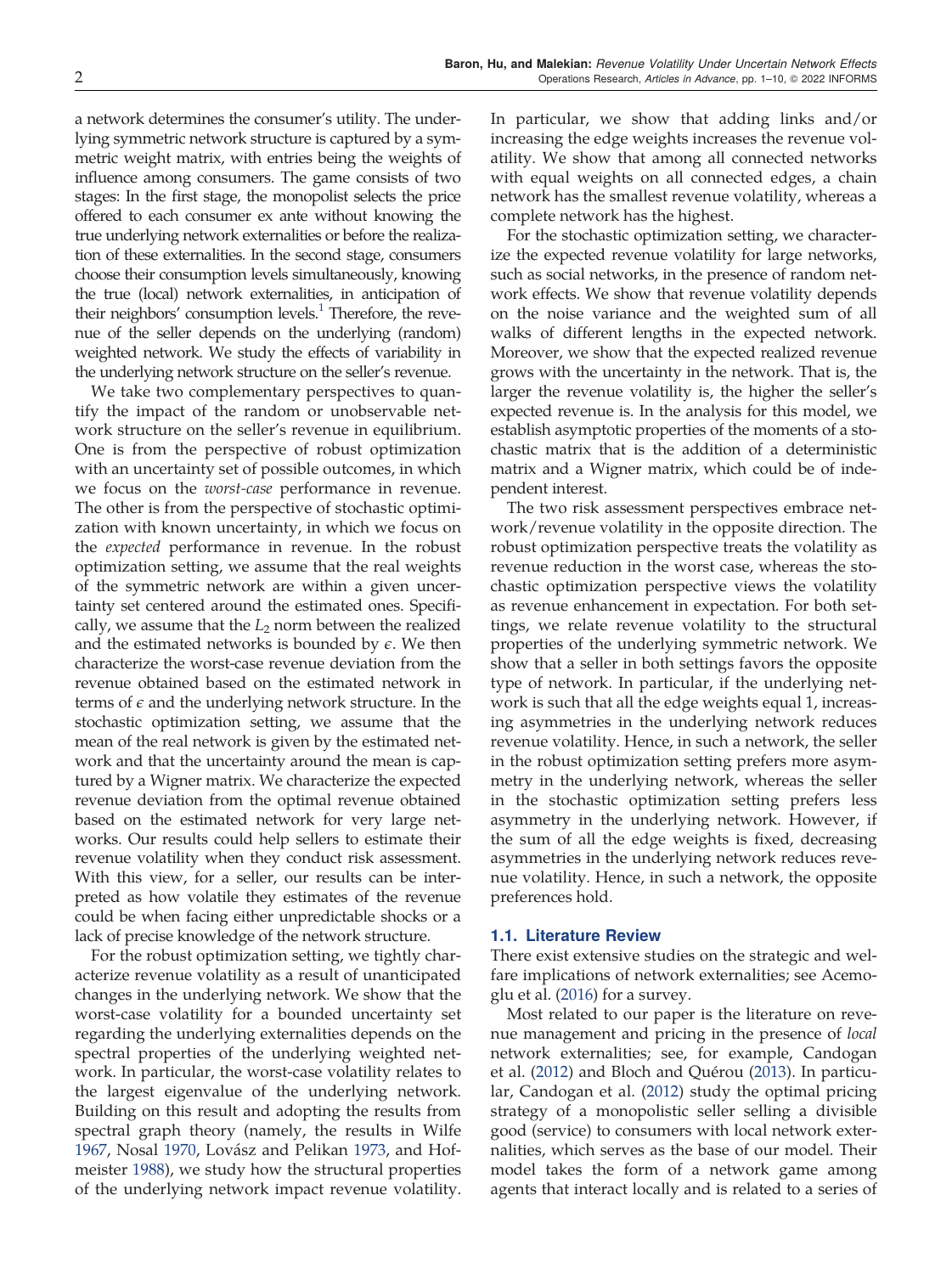papers on such games—for example, Ballester et al.  $(2006)$ , Bramoullé and Kranton  $(2007)$  $(2007)$ , Corbo et al. [\(2007\)](#page-10-0), Hartline et al. ([2008\)](#page-10-0), Galeotti and Goyal  $(2009)$ , and Bramoullé et al.  $(2014)$  $(2014)$ . As a competitive version of Candogan et al. [\(2012\)](#page-10-0), Chen et al. [\(2018](#page-10-0)) study the competitive pricing decisions by firms that sell substitutable goods to consumers under local network externalities. The authors show that consumers with a more central role receive lower prices in equilibrium. Moreover, the authors characterize how the firm's profits change as a function of the structure of the underlying network. We extend this stream of literature—in particular, Candogan et al. ([2012](#page-10-0))—by assuming that the firm faces uncertainty in the underlying network that influences consumer purchases, which in turn impacts the firm's profit.

In a seminal paper, Galeotti et al. ([2010](#page-10-0)) consider a game over the network where the individuals' payoff depends on both their own actions and the actions of their neighbors. The authors assume that the network structure is partially known to the agents and characterize how this structure, the nature of externalities, and the level of information affect the equilibrium outcome and individual payoffs. By contrast, we assume that the network structure is known by consumers; however, the seller has only a noisy estimate of this structure.

Fainmesser and Galeotti ([2016](#page-10-0)) consider the scenario in which the monopolist has partial information about consumers' network externalities. In particular, the authors consider asymmetric networks and compute the monopolist's value of information as the difference in its profits when it price-discriminates between consumers based on the knowledge of the structure versus when it offers a uniform price to all consumers. The authors adopt a mean-field type of approach and assume a network generated from the indegree/outdegree distributions. Zhang and Chen [\(2020\)](#page-10-0) study the optimal nonlinear pricing in social networks in the presence of local externalities. The authors assume that individuals know the local network structure but that the seller only knows the global network. For the Erdős-Rényi graph, the authors show that the optimal pricing policy is a uniform price. The authors further show that nonlinear pricing allows the seller to respond more effectively to changes in network topology and economic factors compared with linear pricing. In contrast to these papers in the line of Galeotti et al. ([2010](#page-10-0)), our paper has a different information structure. Fainmesser and Galeotti ([2016](#page-10-0)) and Zhang and Chen [\(2020\)](#page-10-0) assume that other than their own degree of connections, consumers face uncertainty about the rest of the network encapsulated by a degree distribution. However, in our paper, consumers can observe the exact network structure, though the sellers face uncertainty when estimating their profits. Furthermore, in our paper, the uncertainty that the seller faces is captured by either a bounded uncertainty set or random uncertainty in the form of a Wigner matrix. Besides, both our paper and Fainmesser and Galeotti [\(2016\)](#page-10-0) study linear pricing, whereas Zhang and Chen [\(2020\)](#page-10-0) focus on nonlinear pricing, which allows the firm to screen the network information.

Cohen and Harsha [\(2020](#page-10-0)) study a variant of Candogan et al. [\(2012](#page-10-0)) with an indivisible good and derive efficient approaches to optimally solving the problem. With the same form of local network effects, Zhou and Chen [\(2015;](#page-10-0) [2016](#page-10-0)) extend Ballester et al. [\(2006](#page-10-0)) to settings where the players are partitioned into leaders and followers engaging in a two-stage competition game. Zhou and Chen [\(2018\)](#page-10-0) further extend their model to study the optimal decisions of the move sequence and pricing by a seller. By contrast, we study the impact of network uncertainty on the seller who faces a market of consumers with local network externality. We provide tight characterizations of the impact of uncertainties on revenue for both known and unknown uncertainties.

More recently, Huang et al. ([2021](#page-10-0)) and Zhang and Chen [\(2020](#page-10-0)) have also studied pricing for a large random network. However, their focus is on the benefit of using discriminative or nonlinear pricing as opposed to uniform pricing, whereas our focus is on the revenue volatility under the optimal discriminative prices.

Another stream of literature studies the marketing and pricing decisions under general network benefit functions of a global nature (i.e., the network benefit of a customer depends on the behavior of all (previous) customers). Du et al. ([2016](#page-10-0); [2018](#page-10-0)) and Wang and Wang ([2017](#page-10-0)) incorporate global network effects into the discrete choice model and then study the optimal pricing decisions. Moreover, Hu et al. [\(2015](#page-10-0)) investigate the operations and marketing policies when a firm sells to a market of sequentially arriving customers under global network effects. Hu et al. [\(2020](#page-10-0)) study the joint decisions of pricing and sales information disclosure when a firm sells a good to forward-looking customers who time their purchases under global network effects.

### 1.2. Notation

For any matrix  $M \in \mathbb{R}^{m \times n}$ , we use  $[M]_{ij}$  or  $M_{ij}$  to denote the entry at the ith row and jth column. For a matrix *M*, *M* ≥ 0 means  $M_{ij}$  ≥ 0 for all *i*, *j*. We show vectors with boldface letters and numerals (e.g., the vector of all 1s is denoted by 1). The dimension of vectors and matrices is specified only when it is not clear from the context. We denote by  $e_i$  the vector with *i*th entry equal to 1 and the rest of the entries equal to 0. For any integer  $n \in \mathbb{N}$ , we let  $[n] = \{1, \ldots, n\}$ . We denote the transposes of vector **x** and matrix M by  $x^T$  and  $M<sup>T</sup>$ , respectively. We denote a weighted undirected network by  $(V, W)$ , where  $V = \{1, \ldots, n\}$  represents the set of nodes and  $W_{ij}$  represents the weight of the edge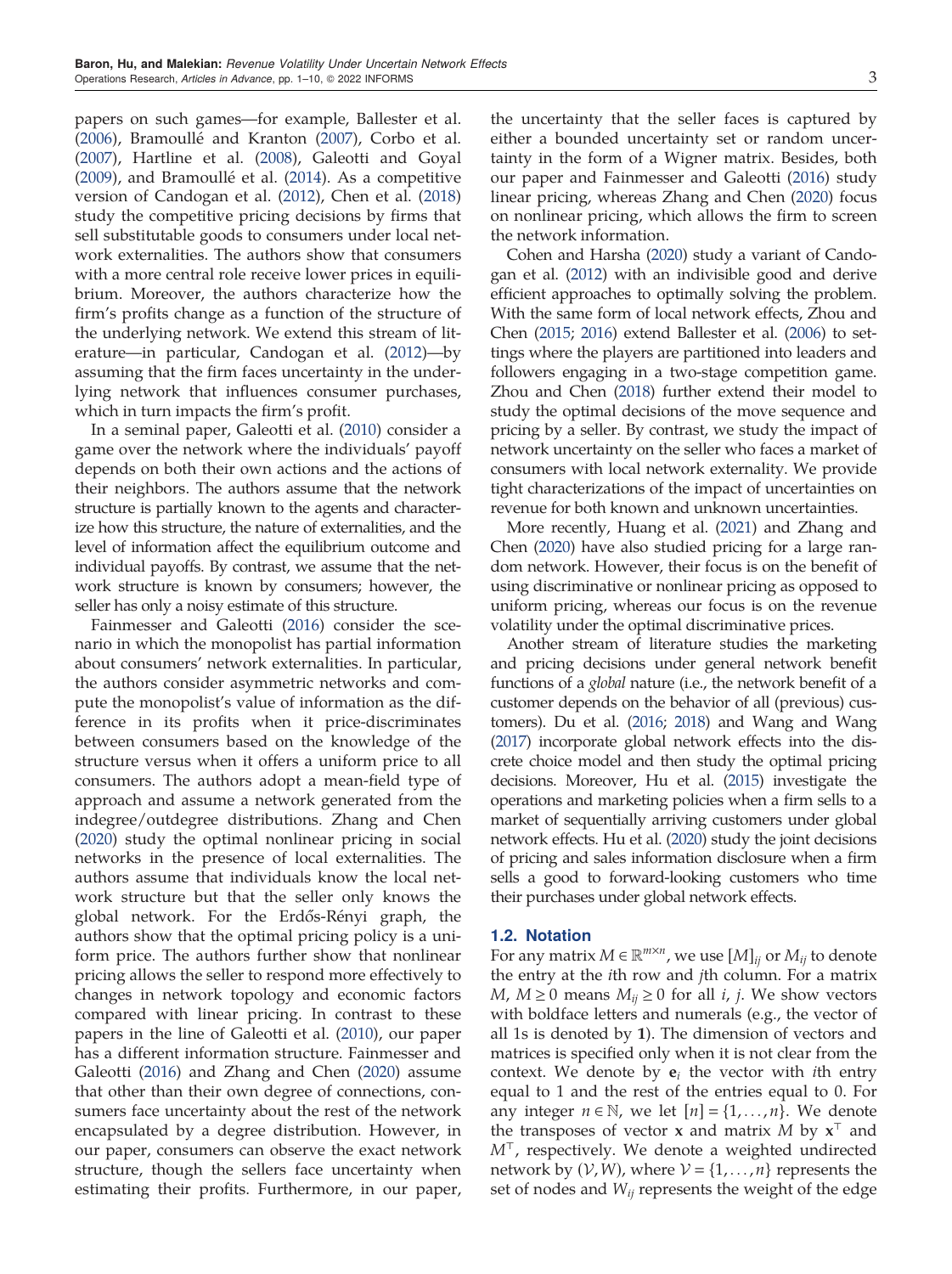<span id="page-4-0"></span>between nodes i and j. We consider undirected, symmetric networks with nonnegative edge weights (i.e.,  $W = W<sup>T</sup>$  and  $W \ge 0$ ). We use  $\lambda_{\text{max}}(M)$  and  $\lambda_{\text{min}}(M)$ , respectively, to denote the largest and smallest absolute values among the eigenvalues of the matrix M and use  $\mathbf{v}_{\text{max}}(M)$  and  $\mathbf{v}_{\text{min}}(M)$  to denote their corresponding eigenvectors.<sup>2</sup>

## 1.3. Outline

In Section 2, we first describe the model, and then, for a known symmetric network, we review the equilibrium outcome, the optimal pricing, and the optimal revenue as a function of the underlying network. In Section [3](#page-5-0), we study the revenue volatility for the robust optimization model with a given uncertainty set of network perturbations. In Section [4](#page-7-0), we characterize revenue volatility for the stochastic optimization model with a stochastic perturbation. We provide concluding remarks in Section [5.](#page-9-0) All proofs are presented in the online appendix.

## 2. Pricing with Known Network **Externalities**

In this section, we review the network pricing game with no uncertainty and when the underlying network is known. We then present the existence of equilibrium and the characterization of the optimal discriminative pricing, as shown in Candogan et al. [\(2012](#page-10-0)).

#### 2.1. Pricing for Network Externalities Game

The market consists of a set of agents,  $V = \{1, \ldots, n\}$ , residing on a connected network  $(V, W)$ .<sup>[3](#page-10-0)</sup> We let  $W_{ij} \geq$ 0 denote the strength of the peer effect between agents i and j; we assume that the network is *symmetric* (i.e.,  $W_{ij} = W_{ji}$  for all pairs of *i* and *j*). This assumption represents a setting in which the externality between two agents depends on the extent of their two-way interactions and is hence symmetric.

We consider a two-stage game between a monopolist and  $n$  agents. In the first stage, the monopolist introduces a divisible good in the market and chooses a vector  $\mathbf{p} \in \mathbb{R}^n$  of prices, where  $p_i$  is the price offered to the ith agent. In the second stage, the underlying network is realized, and agents choose the amount of goods to purchase at their announced price. For each *i* ∈  $V$ , we let  $x_i$  ∈  $\mathbb{R}_+$  denote the amount of goods agent i decides to purchase and refer to it as the action of agent *i*. We denote the vector of all actions by  $\mathbf{x} = (x_1, \dots, x_n) \in \mathbb{R}_+^n$ . The utility of each agent depends<br>on that agent's price, choice, the choice of actions by on that agent's price, choice, the choice of actions by other agents, and the underlying network W. The utility of agent  $i ∈ V$  is given by

$$
u_i(\mathbf{x}; W, \mathbf{b}, \mathbf{p}) = -\frac{1}{2}x_i^2 + b_i x_i + \alpha \sum_{j \in \mathcal{V} \setminus \{i\}} W_{ij} x_i x_j - p_i x_i,
$$

where the first two terms denote the value obtained by agent i's own consumption, which is concave in the purchased quantity; the third term represents the positive network effect obtained from the consumption by agent i's neighbors; and the last term is the purchase cost. We assume  $\alpha \in \mathbb{R}_+$ . We also let  $b_i \in \mathbb{R}$  be an agent-specific parameter that represents the optimal individual consumption quantity of agent  $i$  in the absence of network externalities when  $p_i=0$ . We refer to  $b_i$  as the primary value of agent *i*. The network externalities, encoded by the weight matrix W, capture the pattern and strength of interactions among agents.

In the first stage, the monopolist sets price vector p to maximize the profit:

$$
\max_{\mathbf{p}} \sum_{i} x_i p_i - c x_i,
$$

where  $p_i$  denotes the price offered to agent  $i$  and  $c$  denotes the marginal production cost. For any  $W, \alpha$ , **b**, and **p**, we let  $(W, \alpha, \mathbf{b}, \mathbf{p})$  denote the consumption game among *n* agents in the second stage. In equilibrium, all agents simultaneously decide on their consumption quantity  $x_i$ to maximize their utility given the offered prices in anticipation of the consumption levels of all other agents,  $x_{-i}$ ; that is,  $x_i \in \arg \max_{y_i \in \mathbb{R}^+} u_i(y_i, \mathbf{x}_{-i}; W, \mathbf{b}, \mathbf{p})$ , where  $\mathbf{x}_{-i} =$  $(x_1,...,x_{i-1},x_{i+1},...,x_n)$  denotes the actions of all agents except agent i.

## 2.2. Equilibrium Characterization of the Network Game

Similar to Candogan et al. [\(2012\)](#page-10-0), we make the following assumptions throughout the paper.

**Assumption 1** (Regularity). Given the weight matrix W, we assume  $\alpha$  is small enough such that  $\frac{1}{\alpha}$   $>$   $\max_{i\in\mathcal{V}}\sum_{j\in\mathcal{V}}W_{ij}.$ 

Assumption 2 (Positive Consumption with No Network Effect). We assume that  $\mathbf{b} > c\mathbf{1}$ .

Assumption 1 ensures that, in equilibrium, the consumption levels are bounded, and there exists a subgame perfect equilibrium. Assumption 2 ensures that if the item takes its lowest price (i.e.,  $p_i = c$  for all i), agents find it beneficial to consume even without any network effect.

We use the following notation.

**Definition 1** (Consumption Game Equilibrium). For any consumption game  $(W, \alpha, \mathbf{b}, \mathbf{p})$  with a unique consumption equilibrium, we denote by  $\mathbf{x}(W, \alpha, \mathbf{b}, \mathbf{p})$  its equilibrium, with a slight abuse of notation. The subgame perfect equilibrium of the two-stage pricingconsumption game is denoted by  $(p, x)$ , and the optimal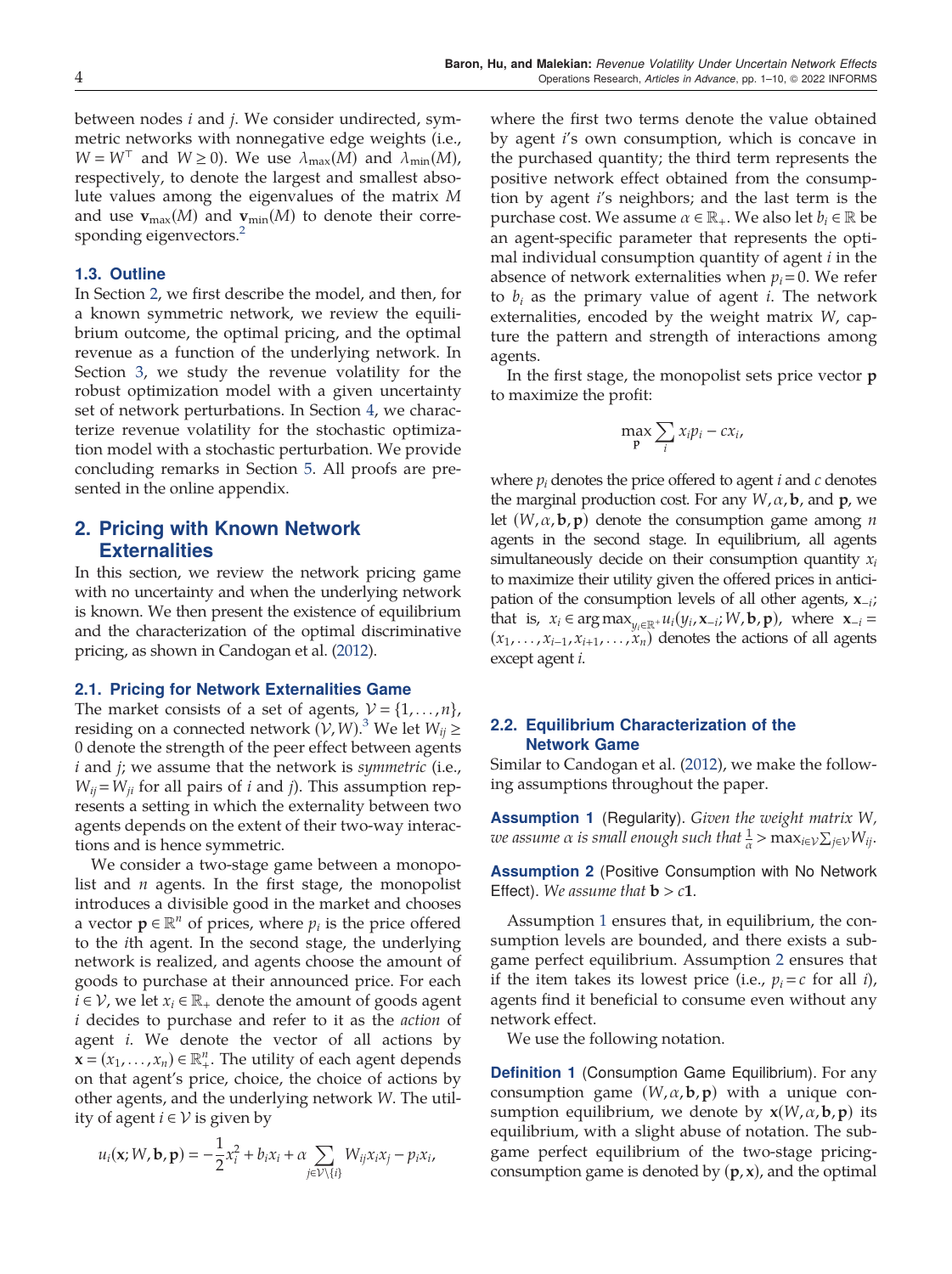<span id="page-5-0"></span>revenue of the monopolist in this equilibrium is denoted by  $R(W, \alpha, \mathbf{b})$ .

We next review the consumption equilibrium for a given price vector  $p'$  in the second stage and the optimal pricing decision of the seller in the first stage based on Candogan et al. ([2012](#page-10-0)).

Proposition 1 (The Pricing-Consumption Game (Candogan et al. [2012\)](#page-10-0)). Suppose Assumptions [1](#page-4-0) and [2](#page-4-0) hold. We then have the following:

(a) The consumption game  $(W, α, b, p')$  is an exact poten-<br>Logme, and the muonic hest response among agents contial game, and the myopic best response among agents converges to the unique consumption equilibrium. Moreover, if **b** > **p**', the consumptions in the equilibrium are strictly positional satisfy  $\mathbf{x}(M \propto \mathbf{h} \mathbf{x}') = (I - \alpha M)^{-1}(\mathbf{h} - \mathbf{n}')$ tive and satisfy  $\mathbf{x}(W, \alpha, \mathbf{b}, \mathbf{p}') = (I - \alpha W)^{-1}(\mathbf{b} - \mathbf{p}')$ .<br>
(b) The equilibrium outcome of the pricing-const

(b) The equilibrium outcome of the pricing-consumption two-stage game  $(W, \alpha, \mathbf{b})$  is

$$
(\mathbf{p}, \mathbf{x}) = \left(\frac{\mathbf{b} + c\mathbf{1}}{2}, (I - \alpha W)^{-1}\left(\frac{\mathbf{b} - c\mathbf{1}}{2}\right)\right),
$$

and the optimal revenue of the monopolist is

$$
R(W, \alpha, \mathbf{b}) = \left(\frac{\mathbf{b} - c\mathbf{1}}{2}\right)^{\top} (I - \alpha W)^{-1} \left(\frac{\mathbf{b} - c\mathbf{1}}{2}\right).
$$

Proposition 1 implies that even though for symmetric networks the optimal price vector is independent of the underlying network structure, the firm's revenue is a function of the network structure captured by the matrix of  $(I - \alpha W)^{-1}$ , which represents how well connected the agents are in the network.

## 3. Pricing with Unknown Uncertain Network Externalities

In this section, we take a robust optimization approach and characterize how much the revenue changes as a function of the maximum change in the expected network externalities.

### 3.1. Revenue Volatility: Uncertainty Set

To state the setting and the results, we first introduce some notation and definitions. We show that the maximum volatility as a result of unknown uncertainties depends on the largest eigenvalue of the network. We measure the size of the uncertainty by the  $L_2$  norm of the difference between the estimated and realized networks and refer to this size as the perturbation.<sup>4</sup> In this section, for notational convenience, we refer to  $\lambda_{\max}(W)$  and  $\lambda_{\min}(W)$  as  $\lambda_{\max}$  and  $\lambda_{\min}$ , respectively. For other matrices, such as  $\tilde{W}$ , we use  $\lambda_{\max}(\tilde{W})$ explicitly.

**Definition 2** ( $\epsilon$ -Perturbed Matrices). For a given perturbation level  $\epsilon$ , we define the uncertainty set of  $\epsilon$ -perturbed matrices (or networks) as

$$
\mathcal{W}(W,\epsilon) \triangleq \{ \tilde{W} : ||W - \tilde{W}||_2 \leq \epsilon ||W||_2, \tilde{W} \geq 0, \tilde{W}^\top = \tilde{W} \}.
$$

For instance, if the seller's forecast of the externalities is  $W$  and any possible true externalities matrix  $W$  satisfies  $W \in \mathcal{W}(W,\epsilon)$ , then the forecast accuracy is at least  $\epsilon$  (i.e., the relative distance between W and  $\hat{W}$  is at most  $\epsilon$ ). We characterize the revenue volatility among all  $\epsilon$ -perturbed networks and highlight how it depends on the underlying network characteristics. Before stating the results, we define revenue volatility.

Definition 3 (Marginal Change and Revenue Volatility). For a given network W and perturbed network  $\tilde{W}$ , we denote by  $RV(W, W)$  the maximum marginal change in the revenue because of the change in network externalities, where the maximum is taken over all possible values of b:

$$
RV(W, \tilde{W}) \triangleq \sup_{\mathbf{b} > c1} \frac{|R(W, \alpha, \mathbf{b}) - R(\tilde{W}, \alpha, \mathbf{b})|}{R(W, \alpha, \mathbf{b})}.
$$

We denote by  $RV(W, \epsilon)$  the maximum relative effect on the seller's revenue from a perturbation drawn from the set  $W(W, \epsilon)$ . For a perturbation level  $\epsilon$ , we define the revenue volatility for a given uncertainty set as

$$
RV(W,\epsilon) \triangleq \max_{\tilde{W}\in\mathcal{W}(W,\epsilon)} RV(W,\tilde{W}).
$$

Because  $RV(W, \hat{W})$  is the maximum relative change in the revenue for any given perturbation, where the maximization is taken over all possible primary values **b**,  $RV(W, \epsilon)$  represents the worst-case change in the revenue over all  $\epsilon$ -level perturbations, and hence, it captures how volatile the revenue is when the underlying network is drawn from the uncertainty set.

As implied by Proposition 1, the seller's ex ante pricing decision stays unchanged in the presence of perturbation at  $\mathbf{p} = (\mathbf{b} + c\mathbf{1})/2$ . However, consumers' consumption levels will change as they observe the perturbed network effects. These changes will subsequently impact the revenue of the seller.

#### 3.2. Tight Upper Bound on Revenue Volatility

Our key result for a given uncertainty set, presented next, tightly characterizes revenue volatility over the set of  $\epsilon$ -perturbed networks as a function of the largest eigenvalue of the estimated network.

**Theorem [1](#page-4-0).** Suppose Assumptions 1 and [2](#page-4-0) hold. For any given  $\epsilon$  such that

$$
\epsilon < \frac{1}{\alpha \lambda_{\max}(W)} - 1,\tag{1}
$$

we have that for all  $\tilde{W} \in \mathcal{W}(W, \epsilon)$ , an interior consumption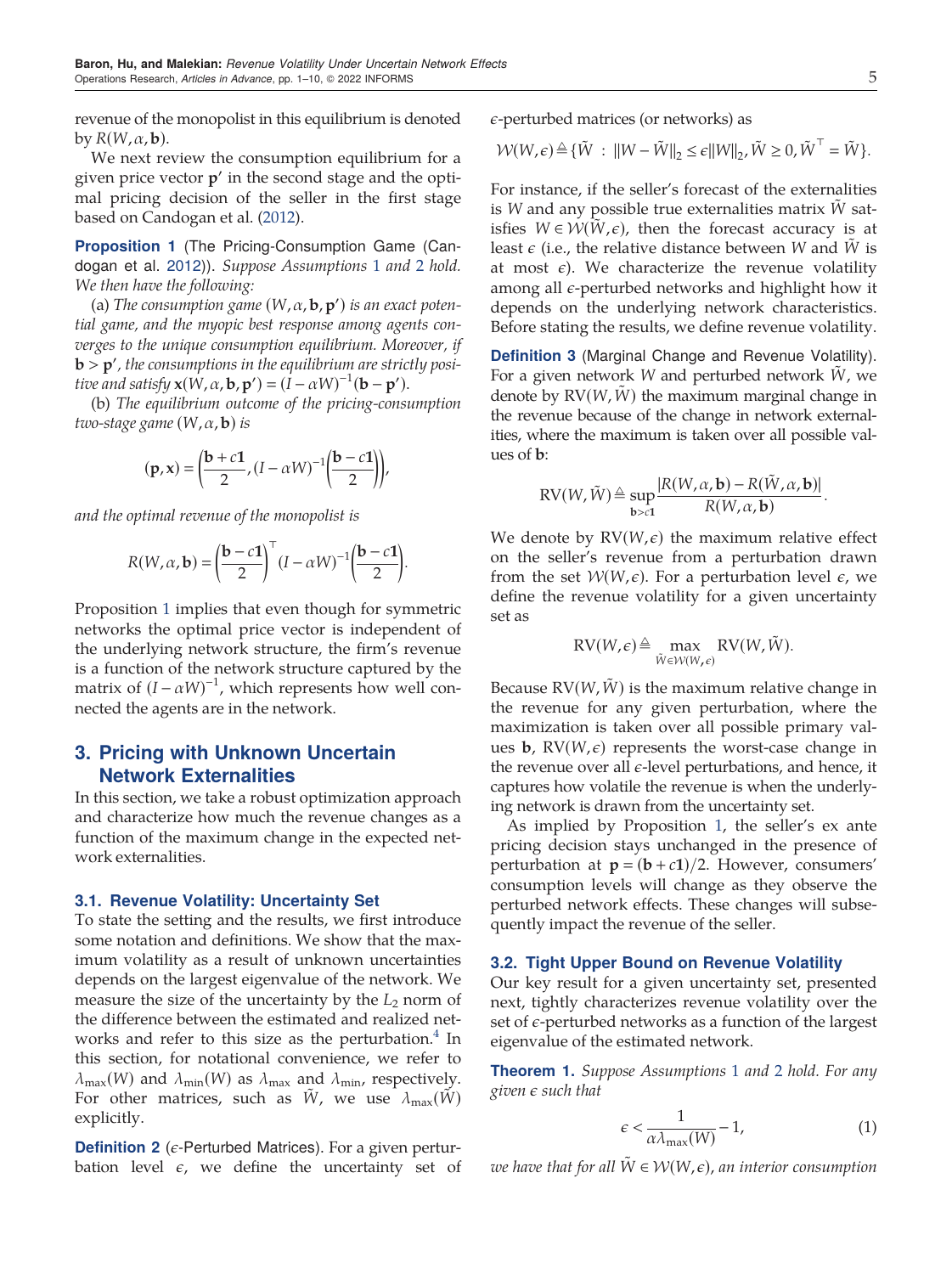<span id="page-6-0"></span>equilibrium exists. Moreover, we have

$$
RV(W,\epsilon) = \frac{\alpha \lambda_{\max}(W)\epsilon}{1 - \alpha \lambda_{\max}(W)(1+\epsilon)}.
$$
 (2)

The tight bound on the impact of a perturbation within an uncertainty set on the revenue characterized in Theorem [1](#page-5-0) has the following implications.

First, revenue volatility is increasing in  $\alpha$ . Recall that  $\alpha$  is the coefficient of the network externalities and represents the significance of the network externality compared with the primary value of an agent for consumption. Therefore, when  $\alpha$  is larger, the consumption utility of agents depends more on the network externalities; hence, the revenue volatility is increasing in  $\alpha$ . Consequently, when two monopolists face the same level of uncertainty, the monopolist who is selling a product with a higher dependency on the social network (i.e., larger  $\alpha$ ) would experience, in the worst case, a more significant change in the revenue.

Second, by increasing  $\epsilon$ , the uncertainty set of possible perturbations expands, and thus, the revenue volatility increases. In view of Theorem [1,](#page-5-0) the monopolist should invest more in gathering information on the true network externalities to reduce the size  $\epsilon$  of the uncertainty set and, as a result, to mitigate the revenue volatility.

Third, revenue volatility is increasing in the largest eigenvalue  $\lambda_{\text{max}}(W)$ . The largest eigenvalue of W (with  $n$  nodes) can be expressed in terms of the dynamic mean of node degrees of the network as  $\lambda_{\max}(W) = \lim_{k \to \infty} (N_k(W)/n)^{1/k}$ , where  $N_k(W)$  represents the weighted sum of walks in  $W$  of length  $k$ , and the weight of each walk is proportional to the product of the weights of the edges on the walk (Cvetkovic´ [1971\)](#page-10-0). Intuitively,  $\lambda_{\text{max}}(W)$  represents an aggregate value of the influence of agents on each other. Such a higher value represents a larger aggregate influence and leads to a larger impact of any given network perturbation of any size.

Therefore, the revenue volatility increases in  $\lambda_{\max}(W)$ . Note that higher connectivity often implies a higher expected revenue for the monopolist. Our result states that higher connectivity can also imply a higher revenue volatility.

#### 3.3. Impact of the Network Structure

In this subsection, we explain how revenue volatility depends on the network structure by combining Theorem [1](#page-5-0) and the spectral properties of the underlying network.

**Proposition 2.** Suppose Assumption [1](#page-4-0) holds. For any  $\epsilon > 0$ , we have:

(a) Increasing the weight of any edge increases the revenue volatility. In particular, for any unweighted network (i.e.,  $W_{ii} \in \{0, 1\}$ , with a weight of 1 for all existing edges), adding links to the network increases the revenue volatility.

(b) Among all connected unweighted tree networks, the chain network has the smallest revenue volatility, and the star network has the largest revenue volatility.

Proposition 2(a) follows from the fact that the largest eigenvalue increases in the (nonnegative) weights of the edge of the network. Proposition 2(b) follows theo-rems 2 and 3 from Lovász and Pelikan ([1973\)](#page-10-0), stating that among connected trees on  $n$  vertices, the chain network has the lowest largest eigenvalue, and the star network has the highest largest eigenvalue. Proposition 2 implies that as the network becomes denser, the externalities among consumers increase, resulting in more revenue volatility for any perturbation in the network. Hence, among unweighted networks, the complete network, with all agents connected, has the largest revenue volatility. Moreover, the chain network has the lowest revenue volatility because the connections are spread out, implying that a given perturbation to the network structure has the smallest impact on the overall consumption and hence the revenue.

In order to better relate the revenue volatility to the network properties, we adopt some basic results from spectral graph theory—more specifically, the results of Nosal ([1970\)](#page-10-0), Hofmeister ([1988](#page-10-0)), and Wilfe ([1967](#page-10-0)). We first introduce two definitions and then summarize and restate the results that we will use.

Definition 4. For any network whose weights are represented by the matrix W, we let

$$
d_{\max}(W) = \max_{1 \le i \le n} \sum_{j=1}^n W_{ij}, \qquad d_{\text{avg}}(W) = \frac{1}{n} \sum_{i,j=1}^n W_{ij}.
$$

Lemma 1 (Wilfe [1967](#page-10-0), Nosal [1970,](#page-10-0) Hofmeister [1988](#page-10-0)). For any adjacency matrix W of an undirected network (either weighted or unweighted), we have  $d_{\text{avg}}(W) \le$  $\lambda_{\max}(W) \leq d_{\max}(W)$ .

Invoking this lemma in Theorem [1](#page-5-0), we obtain the following (with the proof omitted for brevity).

**Corollary [1](#page-4-0).** Given a network W, suppose Assumption 1 holds and  $\epsilon < \frac{1}{\alpha d_{\max}(W)} - 1$ . We have

$$
\frac{\epsilon\alpha}{\frac{1}{d_{\mathrm{avg}}(W)}-\alpha(1+\epsilon)}\leq \mathrm{RV}(W,\epsilon)\leq \frac{\epsilon\alpha}{\frac{1}{d_{\mathrm{max}}(W)}-\alpha(1+\epsilon)}
$$

:

Moreover, for all d-regular networks (i.e., networks with all nodes of degree d), we have

$$
RV(W, \epsilon) = \frac{\epsilon \alpha}{\frac{1}{d} - \alpha (1 + \epsilon)}
$$

:

Corollary 1 implies that for a given number of edges in the network, denoted by  $m$ , the least volatile network is the  $2m/n$ -regular network (recall that *n* is the number of nodes/agents in the network). This is because for any network W,  $\lambda_{\text{max}}(W) \ge d_{\text{avg}}(W) = 2m/n$ ,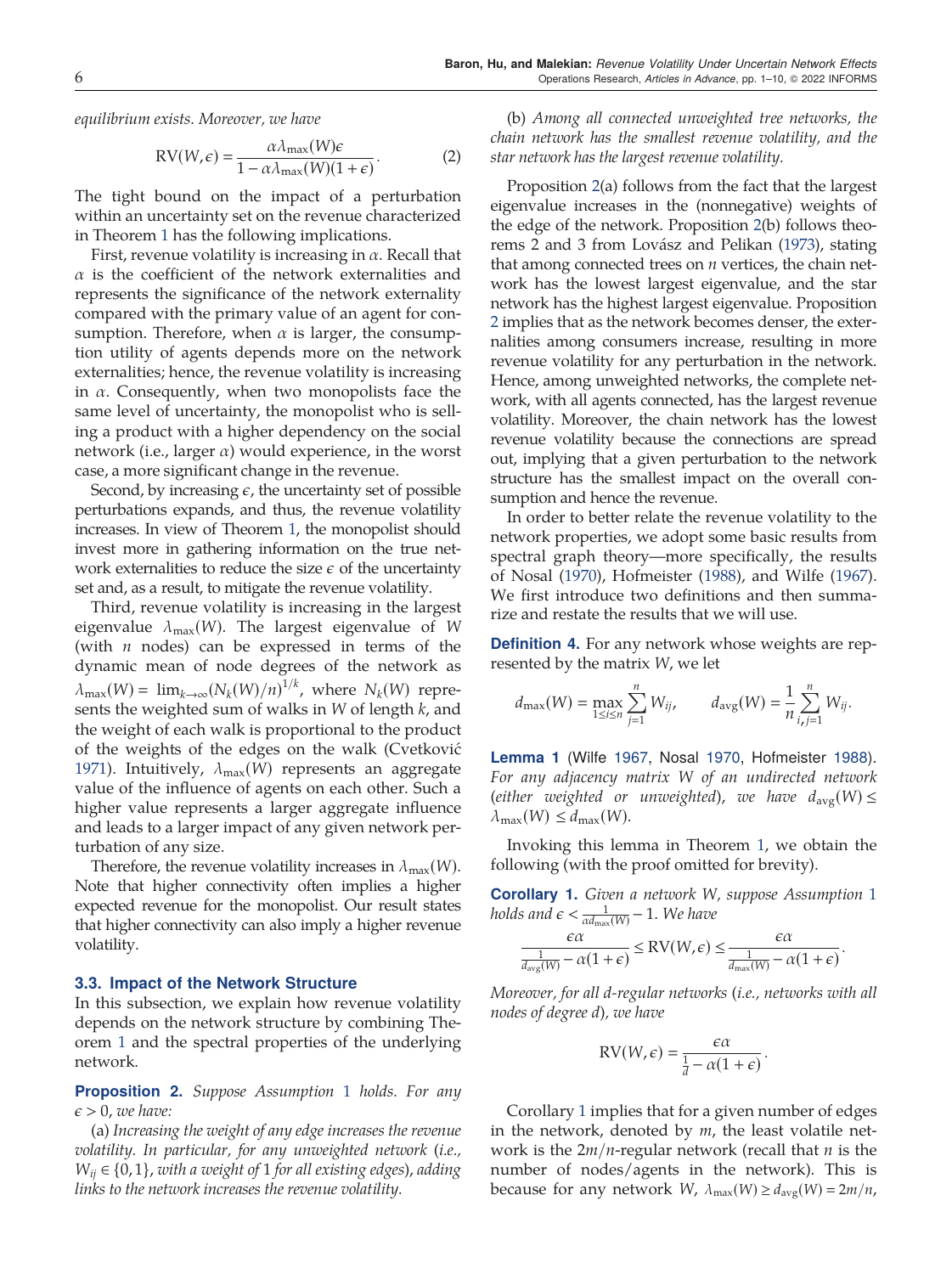<span id="page-7-0"></span>and for the  $2m/n$ -regular network RG, Lemma [1](#page-6-0) implies  $\lambda_{\text{max}}(RG) = d_{\text{max}}(RG) = d_{\text{avg}}(RG) = 2m/n$ . This result shows that from a robust perspective for revenue maximization with endogenous prices, given the same average degree, the most preferred underlying network is the regular (balanced) network.

We next illustrate the results of Theorem [1](#page-5-0) and Corollary [1](#page-6-0) with numerical examples.

**Example 1.** We suppose  $\epsilon$  < 2/3 and  $\alpha$  = 1/5 and compare the revenue volatility of a star network with that of a complete network, both with four nodes. In the star network, the adjacency matrix *S* has  $S_{i1} = 1$  for all  $i \in \{2,3,4\}$  (and  $s_{ij}=0$  otherwise). We have  $\lambda_{\text{max}}(S) =$  $\sqrt{3}$  so that  $RV(S, \epsilon) = \sqrt{3}\epsilon/(5 - \sqrt{3} - \sqrt{3}\epsilon)$ . In the complete network, the adjacency matrix C has  $C_{ij}$  = 1 for all  $i, j \in \{1,\ldots,4\}, i \neq j$  (and  $C_{ii}=0$  for all i). We have  $\text{RV}(C, \epsilon) = 3\epsilon/(2 - 3\epsilon).$ 

Because, for  $\epsilon \in [0, 2/3]$ , we have  $RV(C, \epsilon) - RV(S, \epsilon) \ge$ 0 and increasing in  $\epsilon$ , the revenue volatility of the complete network is larger than that of the star network, as established by Proposition [2](#page-6-0)(a).  $\Box$ 

**Example 2.** Suppose we have 11 agents with  $\alpha = 1/20$ and  $\epsilon = 1/2$ . If the underlying network externality matrix is a complete network with weights equal to 1, denoted by C, then  $\lambda_{\text{max}}(C) = 10$ , and the revenue volatility is 1. If the underlying network externality matrix is a star network with weights equal to 1, denoted by S, then we have  $\lambda_{\text{max}}(S) = 3.16$ , and the revenue volatility becomes 0.1. In Figure 1(a), we display the revenue volatility for a network externality matrix given by  $\beta S + (1 - \beta)C$  as a function of  $\beta \in (0, 1)$ . We see that as  $\beta$  increases, the revenue volatility decreases. This is because as  $\beta$  increases, the sum of the edge weights decreases, and as Proposition [2\(](#page-6-0)a) establishes, the revenue volatility decreases. In Figure 1(b), we display the revenue volatility for a network externality matrix given by  $\beta \overline{S} + (1 - \beta) \overline{C}$  as a function of  $\beta \in (0, 1)$ . Here,  $\overline{S}$  and  $\overline{C}$  are normalized network externality matrices of star and complete networks,

respectively, such that the sum of the weights in both networks is equal to 1 (i.e.,  $C = C / \sum_{i,j} C_{ij}$  and  $S = S/\sum_{i,j}S_{ij}$ ; in contrast to the previous case, the revenue volatility increases in  $β$ . This is because as  $β$ increases while the sum of the edge weights of the network is fixed, Corollary [1](#page-6-0) establishes that a regular network (the complete network in this example) is less volatile. Note that the revenue volatility is monotonically increasing and convex in the largest eigenvalue of the underlying network. Moreover,  $\lambda_{\text{max}}(\beta \overline{S} + (1 - \beta)\overline{C})$  is increasing and convex in  $\beta$  (see Proposition 3(a)). Therefore, the revenue volatility is increasing and convex in  $\beta$ .  $\square$ 

Now we formalize the observation from the previous example about the impact of network asymmetry when the sum of all weights is fixed. Given a regular network RW and any other network W, we define  $\overline{RW} =$  $RW/\sum_{i,j}RW_{ij}$  and  $W=W/\sum_{i,j}W_{ij}$ . We next show the following result.

**Proposition 3.** Given any network W and any regular network RW on the same set of vertices, we have that

(a)  $\lambda_{\text{max}}(\beta \overline{W} + (1 - \beta) \overline{RW})$  is increasing and convex in β, and hence, the revenue volatility of  $\beta \overline{W} + (1 - \beta) \overline{RW}$  is increasing and convex in β; and

(b)  $\lambda_{\text{max}}(\beta W + (1 - \beta)SW)$  is increasing in  $\beta$ , where SW is a subgraph of W over the same set of vertices as W, and hence, the revenue volatility of  $\beta W + (1 - \beta)SW$  is increasing in  $\beta$ .

Note that as β increases, the network  $\beta \overline{W} + (1 - \beta) \overline{RW}$ becomes less balanced. Then, Theorem [1](#page-5-0) and Proposition 3 imply that when the sum of all weights is fixed, the revenue volatility increases as the network becomes less balanced.

## 4. Pricing with Known Uncertain Network **Externalities**

In this section, we characterize the impact of stochastic uncertainty on the revenue in large networks. We suppose that the monopolist estimates the value of externalities among agents. Then, the monopolist forecasts

**Figure 1.** (Color online) (a) The Revenue Volatility for the Network Externality Matrix  $W = \beta S + (1 - \beta)C$  as a Function of  $\beta$ , Where S Is the Network Externality Matrix of a Star Network with 11 Nodes (and Weights 1) and C Is the Network Externality Matrix of a Complete Network with 11 Nodes (and Weights 1); (b) the Revenue Volatility for the Network Externalities  $W =$  $\beta \overline{S} + (1-\beta)\overline{C}$  as a Function of  $\beta$ , Where  $\overline{S} = S/\sum_{i,j=1}^n S_{ij}$  and  $\overline{C} = C/\sum_{i,j=1}^n C_{ij}$ 



*Note.* In both panels, we have  $\alpha = \frac{1}{20}$  and  $\epsilon = \frac{1}{2}$ .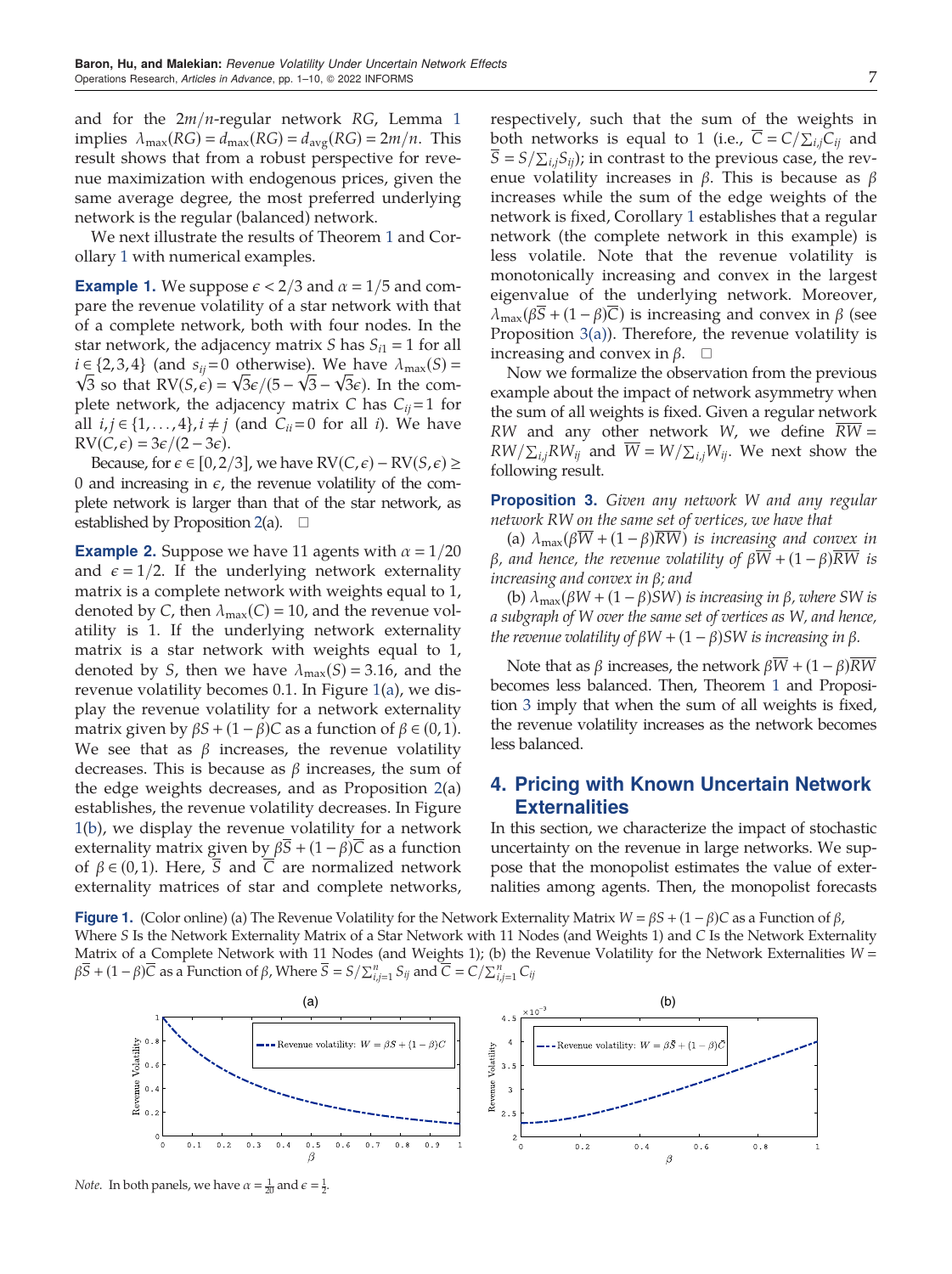<span id="page-8-0"></span>the revenue based on the expected value of the externalities. As mentioned, the optimal price ex ante would be the same as in the setting with deterministic network externalities. However, the realized externalities could differ from the estimates, leading to a different revenue from that under the estimated externalities.

#### 4.1. Revenue Volatility: Known Uncertainty

In a setting with *n* consumers, we let  $\tilde{W}_n = W_n + G_n$ denote the matrix of actual network externalities, where  $G_n$  is a Wigner matrix of small random noises with mean 0, and  $W_n$  is the underlying matrix of expected network externalities (i.e., the estimate of the monopolist).

Our goal is to characterize how much the stochastic uncertainty affects the asymptotic revenue in expectation. In particular, we show that even though the additional noise (i.e.,  $G_n$ ) has a mean of 0, the expected revenue of the seller is not equal to the estimated revenue according to the expected value of externalities (i.e.,  $W_n$ ). We then exactly characterize the expected revenue in the presence of such noises. We first define Wigner matrices; see Anderson et al. [\(2010](#page-10-0), chap. 2).

Definition 5 (Wigner Matrix with Finite Moments). Matrix  $G_n \in \mathbb{R}^{n \times n}$  is called a Wigner matrix if  $G_n = n^{-1/2}Y_n$ , where  $Y_n$  is a symmetric matrix such that for all  $i < j$ ,  $[Y_n]_{ii}$  are independent and identically distributed zero-mean random variables with moments equal to  $\mathbb{E}([Y_n]_{12}^k)$ , and for all i,  $[Y_n]_{ii}$  are independent and identically distributed zero-mean random variables with moments equal to  $\mathbb{E}([\{Y_n\}_1^k])$ . Moreover, all moments of  $Y_n$  are finite; that is, for all  $k \ge 1$ , we have max( $\mathbb E$  $[[[Y_n]_{ij}]^k]$ ,  $\mathbb{E}[[[Y_n]_{ii}]^k]) < \infty$ . We denote the variance of off-diagonal entries by  $\sigma^2$  (i.e.,  $\sigma^2 = \mathbb{E}[([\Upsilon_n]_{12})^2])$ .

Note that we require the additional assumption that all finite moments of the entries of matrix  $Y_n$  are bounded. Wigner matrices typically only require the second moments to be bounded.

In what follows, we make an assumption regarding the noise matrix.

**Assumption 3.** For a network with n nodes, the noise matrix  $G_n$  is a Wigner matrix with finite moments. Moreover, for all  $1 \le i \le n$ , we assume that  $[G_n]_{ii} = 0$ , the supports of the random variables are such that  $W_n + G_n \geq 0$ , and  $\rho(W_n)$  is finite.

Assumption 3 on the noise matrix captures a setting in which the inaccuracies in estimating the externalities among different pairs of consumers are identically distributed with zero mean and bounded moments. Note that there are  $n - 1$  random variables (i.e.,  $[G_n]_{ii}$ ,  $j \in [n]$ ,  $j \neq i$ ) that are involved in the utility of consumer *i*. Then, the normalization of  $Y_n$  by  $\sqrt{n}$ guarantees that for a large  $n$ , the overall uncertainty in consumers' utilities does not grow with  $n$ . In particular,

similar to the central limit theorem, the normalization by  $\sqrt{n}$  enables the characterization of the limit of this matrix and its spectral properties as  $n$  grows (see Wigner [1958](#page-10-0)). Finally, the assumption  $W_n + G_n \ge 0$ guarantees that the externalities are nonnegative. For instance, if  $\min_{ij} [W_n]_{ij} > 0$  and  $\min_{ij} [G_n]_{ij} \ge -\min_{ij}$  $[W_n]_{ii}$ , then  $W_n + G_n \geq 0$ .

Note that the seller's optimal ex ante pricing decision is always  $p = (b + c1)/2$ . This is because the matrix  $W_n + G_n$  is symmetric (see, e.g., Candogan et al. [2012](#page-10-0), corollary 1). Therefore, the optimal price remains the same even when there is uncertainty regarding the network structure. However, the consumers' consumption level will depend on the realized and observed network. This will subsequently impact the realized revenue of the seller. We define the expected revenue volatility as the expectation of the difference between the revenue obtained from  $W_n$  and the revenue obtained from the uncertain matrix of network externalities  $W_n + G_n$ .

**Definition 6** (Expected Revenue Volatility Under Random Noise). For a given random matrix  $G_n$ , define

$$
\Delta^R(W_n, G_n) = \mathbb{E}[R(W_n, \alpha, \mathbf{b}) - R(W_n + G_n, \alpha, \mathbf{b})]
$$

as the expected difference between the revenue estimate when using the expected externalities and the actual revenue obtained under the realized network externalities.

#### 4.2. Tight Characterization of Revenue Volatility

In the next theorem, we explicitly characterize, for each b, the expected revenue volatility as a function of  $W_n$ ,  $\alpha$ , and the variance of the entries of  $G_n$  (i.e.,  $\sigma^2 = \mathbb{E}[([Y_n]_{12})^2]$ ). Recall that  $\rho(W_n)$  is the spectral radius of the matrix  $W_n$  of the expected weights with  $n$  consumers.

**Theorem 2.** Suppose the random noise matrix  $G_n$  satisfies Assumption 3. Given an underlying network of externalities with mean strengths  $W_n$ , if  $\sigma \leq 1/(2\alpha) - \rho(W_n)/2$ , we have<sup>[5](#page-10-0)</sup>

$$
\Delta^{R}(W_{n}, G_{n}) = -\left(\frac{\mathbf{b} - c\mathbf{1}}{2}\right)^{\top} \left(\sum_{k=0}^{\infty} \alpha^{k} W_{n}^{k} \sum_{i=1}^{\infty} C(i,k) \alpha^{2i} \sigma^{2i} \right) \left(\frac{\mathbf{b} - c\mathbf{1}}{2}\right) + O\left(\frac{1}{n}\right),
$$
\n(3)

with

$$
C(i,k) = \sum_{t=0}^{k} \sum_{j=1}^{i} c(j-1)C(i-j,k-t), \qquad i,k > 0,
$$
  
\n
$$
C(i,0) = c(i) = \frac{1}{i+1} \left(\frac{2i}{i}\right),
$$
  
\n
$$
C(0,k) = 1,
$$
\n(4)

where  $c(j-1)$  is the  $(j-1)$ th Catalan number.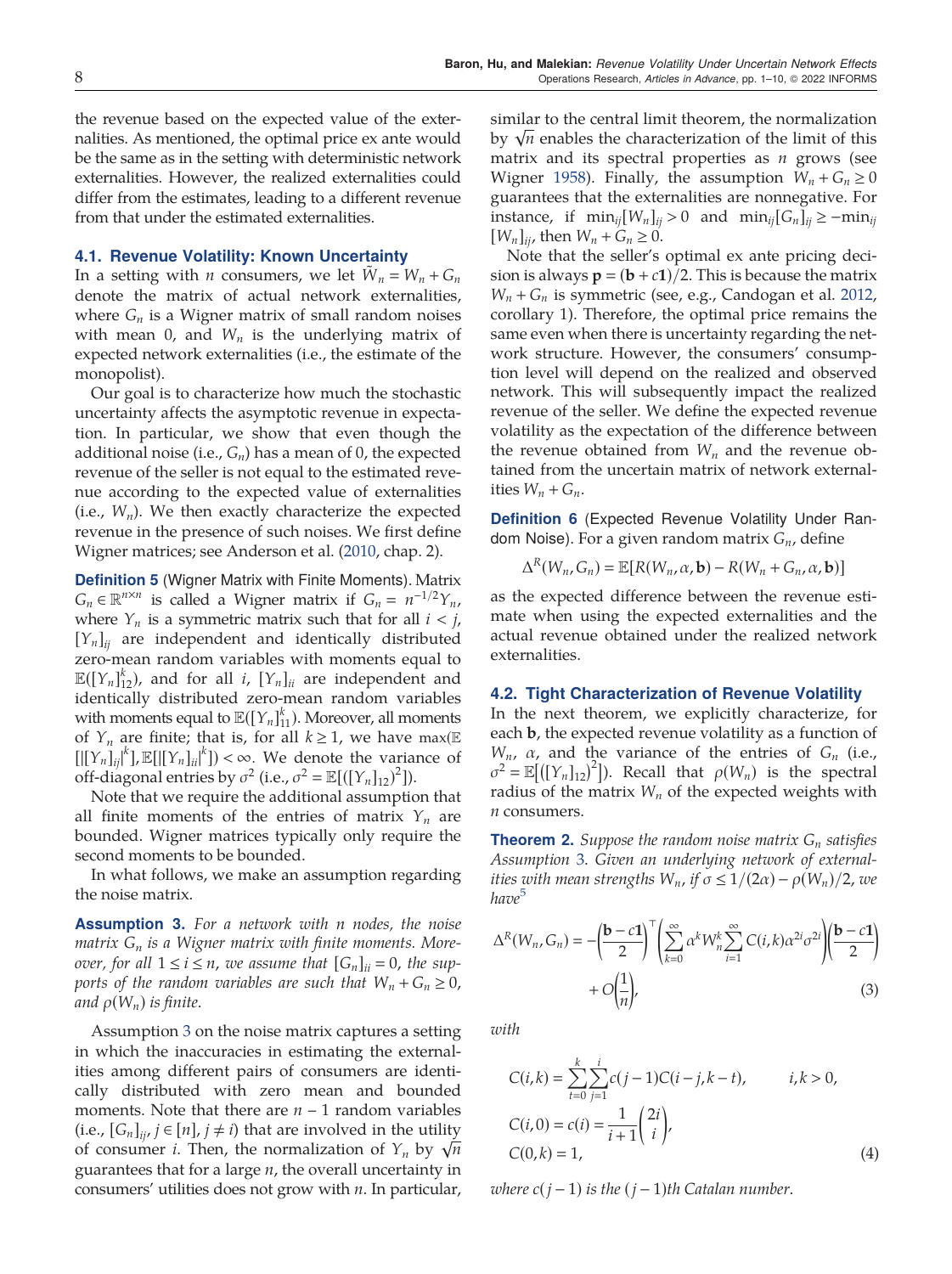<span id="page-9-0"></span>Theorem [2](#page-8-0) provides an exact asymptotic characterization of the expected revenue of the seller and explains how to compute its value. The proof of this theorem is presented in Online Appendix B.2, and its intuition is as follows. We first expand  $R(W_n, \alpha, \mathbf{b})$ - $R(W_n + G_n, \alpha, \mathbf{b})$  (i.e., the difference between the revenue estimate when using the expected externalities and the actual revenue obtained given the realized network) in terms of the entries of matrices  $W_n$  and  $G_n$ . This expansion has a summation over multiple terms, each involving products of multiple entries of  $W_n$  and  $G_n$ . By using properties of Wigner matrices, we first identify a collection of terms whose expectation is 0. We then properly group the remaining terms (i.e., those with a nonzero mean) and use a combinatorial counting argument to prove their coefficient.

We next demonstrate and discuss the implications of this theorem. First, note that, as [\(3](#page-8-0)) immediately implies, the expected revenue in the presence of uncertainty for the seller is higher than the revenue obtained from the expected network. This observation can be generalized for a general random matrix W by noting the convexity of  $R(W)$  in  $w_{ij}$  for all *i*, *j* and applying Jensen's inequality separately for each entry  $w_{ii}$ . Nevertheless, Theorem [2](#page-8-0), in particular, [\(3](#page-8-0)), exactly characterizes that the asymptotic magnitude of the revenue volatility increases with  $(b - c1)^{\top} W_n^k(b - c1)$ ,<br>which leads to a higher expected revenue. Note that which leads to a higher expected revenue. Note that the entries of the matrix  $W_n^k$  represent the number of walks of length  $k$  between any pair of two nodes. Therefore,  $(b - c1)^{\top} W_n^k(b - c1)$  is a weighted sum of<br>the overall number of walks of length k, As a result the overall number of walks of length k. As a result, increasing the number of walks in a network increases the magnitude of the expected revenue volatility.

We next study the expected revenue volatility under the stochastic noise by fixing the sum of the network weights but varying the balance of the network. Recall that for any network W, we define  $\overline{W} = W/\sum_{i,j} W_{ij}$ , and let  $F(W, RW, \beta) = \beta \overline{W} + (1 - \beta) \overline{RW}$ , where RW is a regular network on the same vertices as W. In the next proposition, we show that when we consider up to the second-order-connectivity cascade effect, the absolute value of the right-hand side of [\(3\)](#page-8-0) increases with  $β$ . This result implies that for networks with a fixed sum of weights, the absolute value of the revenue volatility, up to the second-order-connectivity cascade effect, is decreasing as the network becomes more balanced.

**Proposition 4.** Suppose  $(b - c1)/2 = 1$ . For a given network W and for any regular network RW on the same set of vertices,  $\mathbf{1}^{\top}(\sum_{k=0}^{2}\alpha^{k}F(W,RW,\beta)^{k}\sum_{i=1}^{\infty}C(i,k)\alpha^{2i}\sigma^{2i})\mathbf{1}$  is increasing in  $\beta$ .

## 5. Conclusion

We consider the optimal pricing problem of a monopolist in selling a network good and focus on the effects of uncertainty in the underlying network structure. The firm makes inferences on the underlying network structure to decide on the pricing decisions and obtain an estimate of the corresponding revenue. However, firms may never know the true network externalities ex ante and therefore may have some uncertainty about their optimal actions and the resulting revenue. For the quadratic individual utility with local network externalities, the optimal pricing decisions stay the same regardless of the network uncertainty. We quantify the impact of this uncertainty on the optimal revenue and characterize its dependence on the underlying network structure. In particular, we take both robust and stochastic optimization perspectives, with the former characterized by an uncertainty set and the latter by a probabilistic distribution. In the former case, we suppose that the estimated matrix of network externalities is at most  $\epsilon$  away from the true matrix of externalities and then characterize the worst-case relative revenue difference, referred to as revenue volatility. We establish that revenue volatility depends on the largest eigenvalue of the network externality matrix, which provides a natural ranking of networks in terms of the worst-case deviation in their revenues. In the latter setting, we consider uncertainties in the form of a modified Wigner matrix and characterize the expected revenue volatility. The characterization depends on a weighted sum of all walks of different lengths in the expected underlying network. From both perspectives, we relate revenue volatility to the structural properties of the estimated/expected network. In particular, if all the edge weights equal 1, we show that for both settings, when the underlying network is less balanced, revenue volatility is lower. However, if the sum of all the edge weights is fixed, we show that for both settings, when the underlying network is more balanced, revenue volatility is lower. Nevertheless, the two perspectives favor revenue volatility in the opposite direction. This is because they reflect the two sides of the same coin, with the former on the risk under network uncertainty and the latter on the associated risk premium, though they require different information structures.

A key assumption that simplifies our analysis is that the underlying network structure is symmetric; that is, the network externality one user imposes on another is mutual. In the setting with unknown uncertain network externalities, this symmetry assumption allows us to simplify the conditions to be expressed only in terms of the spectral radius or the maximum eigenvalue of the externality matrix, under which we can quantify the revenue volatility. The results could be much more complicated without the symmetry assumption, which we leave for future research. In the setting with known uncertain network externalities, this symmetry assumption allows us to resort to and build on the asymptotic properties of Wigner